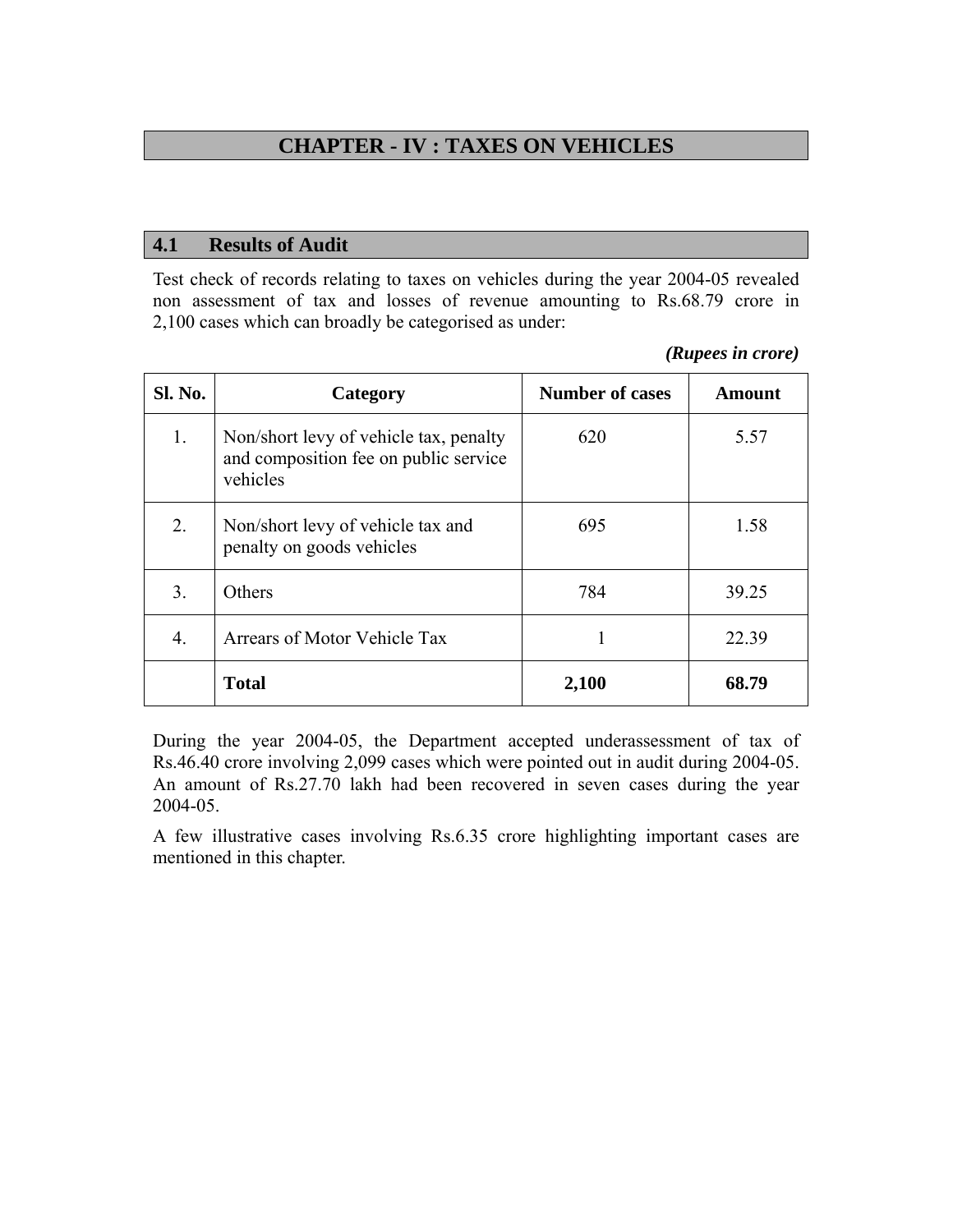## **4.2 Arrears of Motor Vehicle Tax**

#### *4.2.1. Introduction*

Madhya Pradesh *Motor Karadhan Adhiniyam*, *(Adhiniyam)* 1991 provides that tax shall be levied on every motor vehicle used or kept for use in the State at the rate specified in the *Adhiniyam* and in accordance with the Madhya Pradesh Motor Vehicle Rules, 1994 (Rules) made thereunder. The tax levied under the *Adhiniyam* shall be paid either monthly, quarterly, half yearly or yearly in advance by the owner of the motor vehicle. Where the owner of a vehicle fails to file declaration of payment of tax, taxation authority may on the basis of information available with it, after giving the owner of vehicle an opportunity of being heard in writing, determine the amount of tax and penalty and initiate proceedings to recover the amount of tax, penalty and interest without any delay. Where tax in respect of a motor vehicle is paid, the taxation authority shall issue a certificate to the owner of the vehicle. The fact of tax being paid shall be recorded in the RC of the vehicle.

 $\mathcal{L}_\mathcal{L} = \mathcal{L}_\mathcal{L} = \mathcal{L}_\mathcal{L} = \mathcal{L}_\mathcal{L} = \mathcal{L}_\mathcal{L} = \mathcal{L}_\mathcal{L} = \mathcal{L}_\mathcal{L} = \mathcal{L}_\mathcal{L} = \mathcal{L}_\mathcal{L} = \mathcal{L}_\mathcal{L} = \mathcal{L}_\mathcal{L} = \mathcal{L}_\mathcal{L} = \mathcal{L}_\mathcal{L} = \mathcal{L}_\mathcal{L} = \mathcal{L}_\mathcal{L} = \mathcal{L}_\mathcal{L} = \mathcal{L}_\mathcal{L}$ 

If the tax dues are not paid within the prescribed time, the owner of the vehicle is liable to pay a penalty for the default of each month or part thereof. In addition, interest is also required to be levied after six months from the expiry of the due date.

If any owner fails to pay the tax due, penalty or interest payable under this Act, the taxation authority to whom such amount is payable shall serve on the owner a notice in Form 'E-2' for the sum payable to the State Government. After service of notice, if within seven days, the sum is not paid, it is recoverable as arrears of land revenue under Madhya Pradesh Land Revenue Code (MPLR Code), 1959. The power of recovery of arrears as arrears of land revenue was delegated by the State Government to all Regional Transport Authorities (RTOs), Additional Regional Transport Authorities (ARTOs) with effect from 9 December 1969.

## *4.2.2 Position of arrears*

With a view to assess the position of arrears in the Department, the Rules provide for the maintenance of demand and recovery register. The Commissioner Transport (TC) also prescribed submission of monthly, quarterly and yearly returns in order to watch the progress of recovery of arrears of tax.

Test check of records in TC office in 2004 revealed that though monthly returns were being sent by the units, these were not compiled in the TC office; as such, the year wise position of arrears pending collection was not available. After this was pointed out, the Department stated that information was being collected and on its receipt would be furnished to audit.

The yearwise position of outstanding arrears collected from Audit Reports as on 31 March 2004 was as under: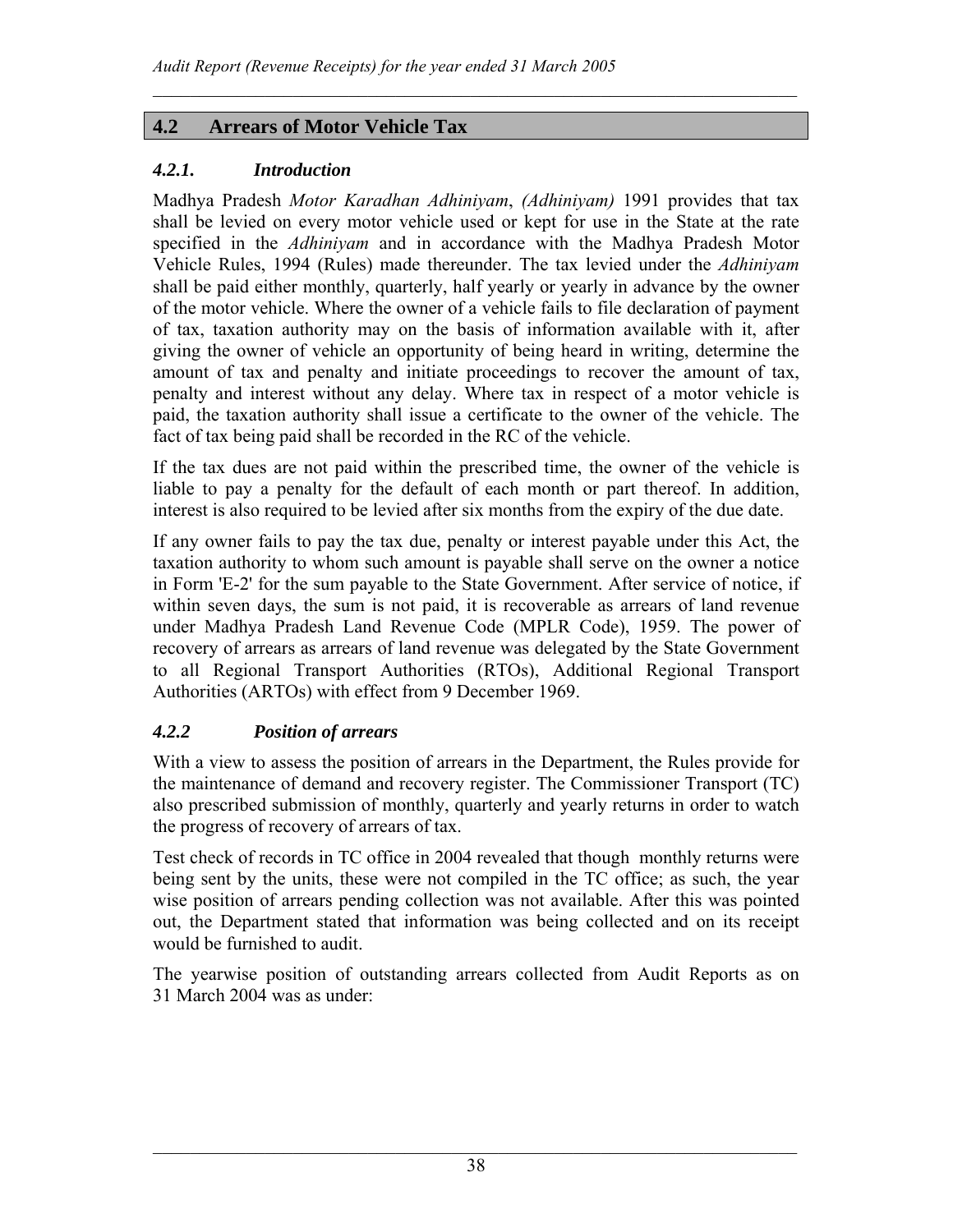| Sl.<br>No. | Year      | Motor vehicle tax revenue<br>collected during the year | Arrear of motor vehicle tax<br>at the end of the year<br>(private owners) |
|------------|-----------|--------------------------------------------------------|---------------------------------------------------------------------------|
|            | 1999-2000 | 402.01                                                 | 20.80                                                                     |
| 2.         | 2000-2001 | 405.90                                                 | 11.09                                                                     |
| 3.         | 2001-2002 | 393.33                                                 | 18.39                                                                     |
| 4.         | 2002-2003 | 428.64                                                 | 18.34                                                                     |
| 5.         | 2003-2004 | 454.92                                                 | 20.35                                                                     |

 **(***Rupees in crore***)** 

#### ● **Correctness of the arrears**

Test check of records of the five  $RTOs<sup>1</sup>$ , five  $ARTOs<sup>2</sup>$  and DTO Sidhi and Tikamgarh revealed that there was wide variation in the figures of arrears furnished to TC by the units and actual arrears available with the units.

 *(Rupees in lakh)*

| Sl.<br>No. | Name of<br><b>Units</b> | <b>Figure of</b><br>arrears as<br>per TC<br>record | <b>Actual figure</b><br>of arrears as<br>per units<br>audited | <b>Difference</b> | Percentage<br><b>of</b><br>variation |
|------------|-------------------------|----------------------------------------------------|---------------------------------------------------------------|-------------------|--------------------------------------|
| 1.         | Bhopal                  | 42.06                                              | 176.70                                                        | 134.64            | 320.11                               |
| 2.         | Chhatarpur              | 9.24                                               | 64.77                                                         | 55.53             | 600.97                               |
| 3.         | Chhindwara              | 66.00                                              | 145.51                                                        | 79.51             | 120.46                               |
| 4.         | Gwalior                 | 660.91                                             | 770.65                                                        | 109.74            | 16.60                                |
| 5.         | Hoshangabad             | 06.40                                              | 42.26                                                         | 35.86             | 560.31                               |
| 6.         | Khandwa                 | 26.47                                              | 30.72                                                         | 4.25              | 16.06                                |
| 7.         | Morena                  | 149.84                                             | 258.50                                                        | 108.66            | 72.51                                |
| 8.         | Sagar                   | 78.13                                              | 106.50                                                        | 28.37             | 36.31                                |
| 9.         | Seoni                   | 3.22                                               | 125.98                                                        | 122.76            | 3812.42                              |
| 10.        | Shahdol                 | 15.48                                              | 132.11                                                        | 116.63            | 753.42                               |
| 11.        | Sidhi                   | 165.31                                             | 180.31                                                        | 15.00             | 9.07                                 |
| 12.        | Tikamgarh               | 12.10                                              | 73.84                                                         | 61.74             | 510.25                               |
|            |                         | 1,235.16                                           | 2,107.85                                                      | 872.69            |                                      |

 *1 Bhopal, Gwalior, Hoshangabad, Morena and Sagar* 

*<sup>2</sup> Chhatarpur, Chhindwara, Khandwa, Shahdol and Sidhi*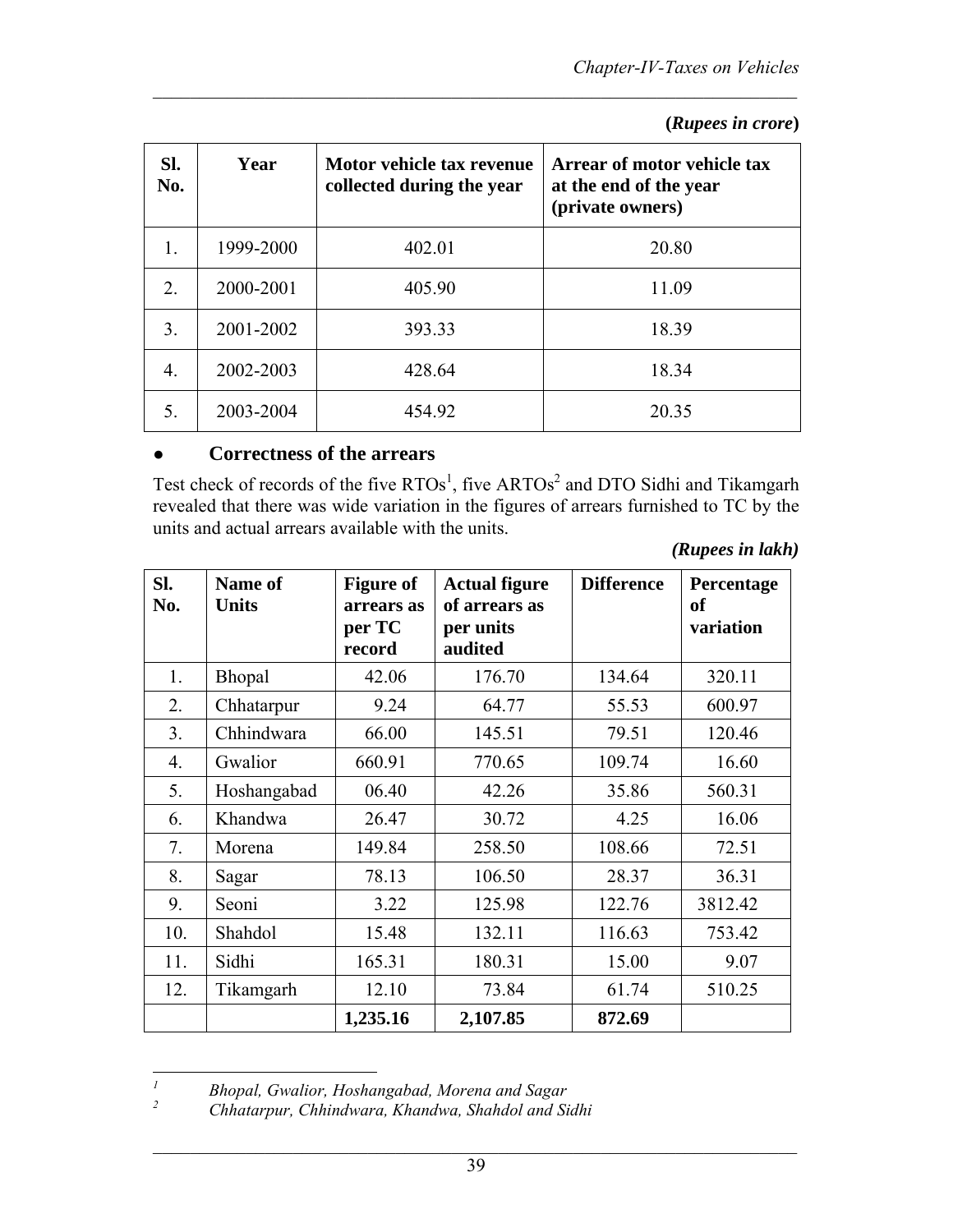This indicates that report of position of arrears was not reliable and needed reconciliation. A close monitoring for watching correctness of arrears was required to be done at the apex level.

 $\mathcal{L}_\mathcal{L} = \mathcal{L}_\mathcal{L} = \mathcal{L}_\mathcal{L} = \mathcal{L}_\mathcal{L} = \mathcal{L}_\mathcal{L} = \mathcal{L}_\mathcal{L} = \mathcal{L}_\mathcal{L} = \mathcal{L}_\mathcal{L} = \mathcal{L}_\mathcal{L} = \mathcal{L}_\mathcal{L} = \mathcal{L}_\mathcal{L} = \mathcal{L}_\mathcal{L} = \mathcal{L}_\mathcal{L} = \mathcal{L}_\mathcal{L} = \mathcal{L}_\mathcal{L} = \mathcal{L}_\mathcal{L} = \mathcal{L}_\mathcal{L}$ 

#### ● **Age wise analysis of arrears of units test checked**

#### **Private owners**

*(Rupees in crore)*

| S. No. | <b>Period</b>      | <b>Amount</b>              |
|--------|--------------------|----------------------------|
| 1.     | More than 10 years | 1.69                       |
| 2.     | 5 to 10 years      | 3.96                       |
| 3.     | 3 to 5 years       | 4.60                       |
|        | 1 to 3 years       | 11.34                      |
|        | <b>Total</b>       | $21.59$ crore <sup>3</sup> |

#### *●* **Madhya Pradesh State Road Transport Corporation**

*(Rupees in crore)*

| S. No. | <b>Period</b>          | Amount   |
|--------|------------------------|----------|
| l.     | More than 15 years old | 239.41   |
| 2.     | 10 to 15 years old     | 244.53   |
| 3.     | 5 to 10 years old      | 1,182.91 |
| 4.     | 3 to 5 years old       | 245.47   |
| 5.     | 1 to 3 years old       | 719.48   |
|        | <b>Total</b>           | 2,631.80 |

Four DTO's<sup>4</sup> were separated from RTO Bhopal from July 1999. These DTOs were empowered as assessing authority of their respective districts. Arrears of tax, penalty and interest Rs.58.22 lakh pertaining to these districts was shown as transferred by RTO Bhopal in January 2001 to respective districts. This amount was deducted from the arrears of statement of RTO Bhopal. However, cross verification of arrears dues in the respective districts revealed that no such amount was accounted for. This resulted in non accounting of arrears of Rs.58.22 lakh.

After this was pointed out in audit in September 2004, RTO Bhopal stated that audit would be intimated after examination of the cases. Further progress had not been received (December 2005).

 *This includes arrears of Rs.51.41 lakh in respect of ARTO Satna.* 

 *Rajgarh, Raisen, Sehore and Vidisha* 

*3*

*4*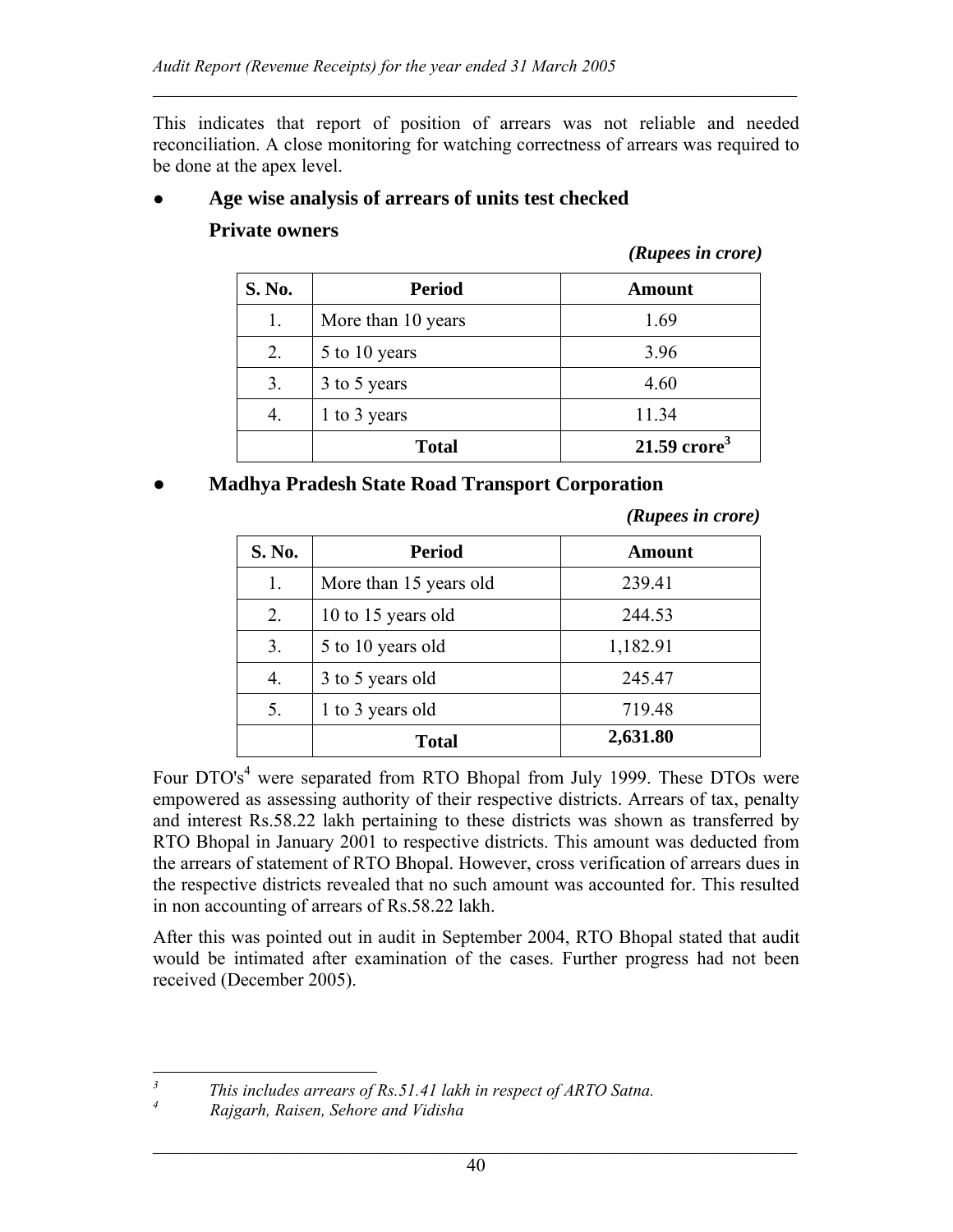## *4.2.3 Improper maintenance of initial records*

Under the provisions of the *Adhiniyam*, every taxation authority shall maintain a demand and recovery register of taxes in the prescribed form showing details of payment made by vehicle owners and position of arrears pending collection.

Test check of the four  $RTOs<sup>5</sup>$  and four ARTOs<sup>6</sup> revealed that the registers were not properly filled in. The position of arrears of previous years and that at the end of the quarter/year was not worked out by the taxation authorities.

Further test check of records of five  $RTOs<sup>7</sup>$ , four  $ARTOs<sup>8</sup>$  and DTO Tikamgarh revealed that the taxation authorities had not maintained the register at all. In absence of this, Department was not in a position to exercise effective watch over the recovery of outstanding arrears from defaulters.

## *4.2.4 Internal audit*

An internal audit wing had been constituted in 1992 under the control of the TC to ensure compliance with the rules and departmental instructions which help in prevention and detection of fraud and other irregularities.

Test check of records of TC office revealed in August 2004, that no internal audit was conducted during the year 2000-2001, 2001-2002 and 2003-2004 while during 1999-2000 and 2000-01 percentage of units test checked was negligible.

After this was pointed out in audit in August 2004, the TC stated that audit could not be conducted due to shortage of staff.

## *4.2.5 Failure of the Department to recover arrears of tax*

According to the provisions of the *Adhiniyam*, where the owner fails to file a declaration of payment of tax required under sub section 8 (1) or (2), the taxation authority may on the basis of information available with it and after giving an opportunity of being heard, by an order in writing determine the amount of tax payable by such owner and intimate the same to him in such form and within such time as may be prescribed.

Test check of records of five RTOs<sup>9</sup>, five ARTOs<sup>10</sup> and four DTOs<sup>11</sup> revealed that an amount of Rs.14.86 crore was outstanding against private vehicle owners for the period between April 1999 to March 2004. There was nothing on records to show when first notice for payment of the dues was issued to the defaulters. Besides the penalty and interest payable by the defaulters was not worked out by the Department. The Department had not taken any action to recover the dues as arrears of land revenue.

 *5 Bhopal, Gwalior, Morena and Sagar* 

*<sup>6</sup> Chhattarpur, Chhindwara, Seoni and Shahdol* 

*<sup>7</sup> Bhopal, Gwalior, Hoshangabad, Morena and Sagar* 

*<sup>8</sup> Chhindwara, Satna, Seoni and Shahdol* 

<sup>9</sup> *Bhopal, Gwalior, Hoshangabad, Morena and Sagar*

*<sup>10</sup> Chhatarpur, Dhar, Khandwa, Satna and Shahdol* 

*<sup>11</sup> Bhind, Shivpuri, Sidhi and Tikamgarh*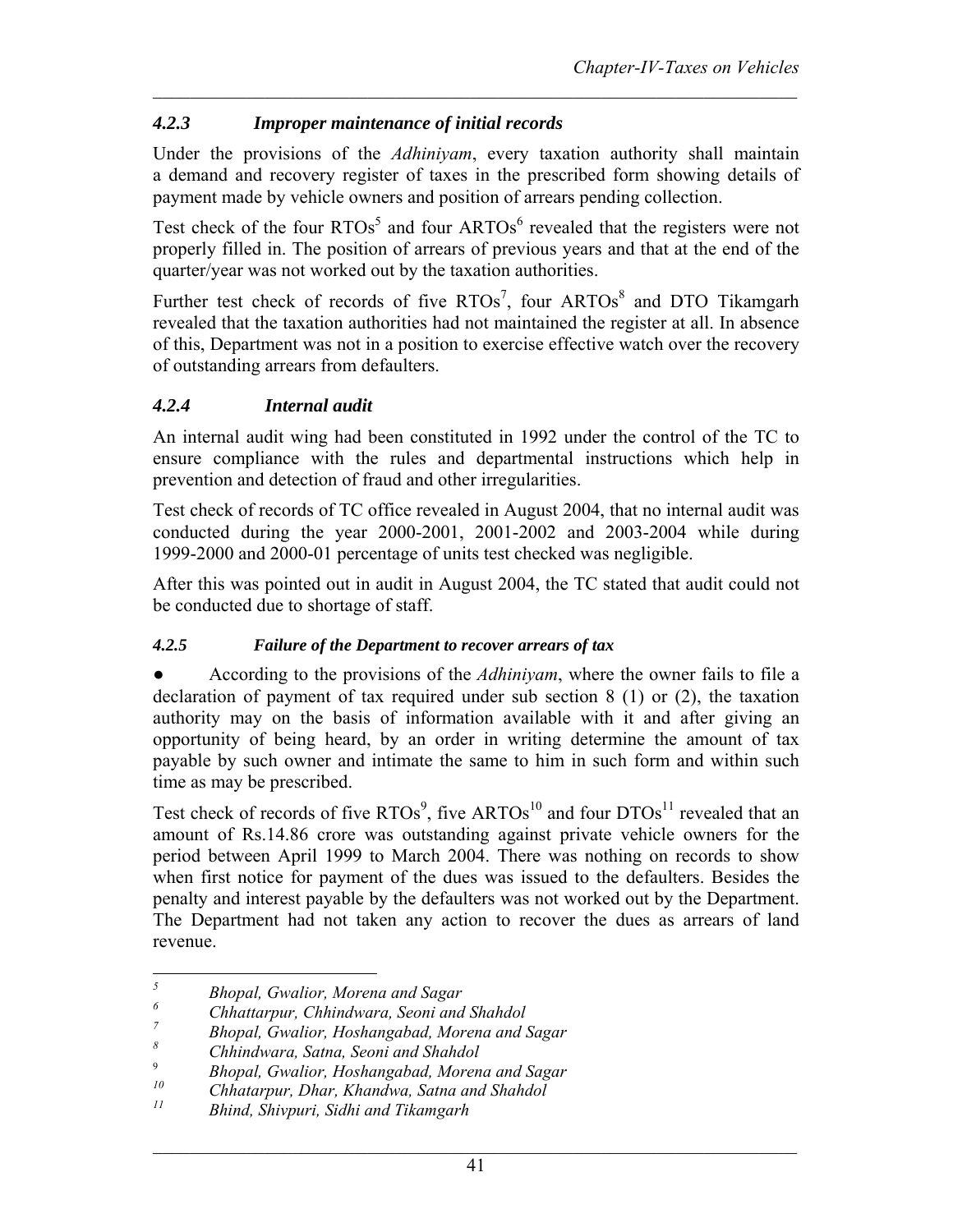After this was pointed out in audit between June 2004 and August 2005, the concerned RTOs/ARTOs and DTOs stated that action for recovery of arrears would be taken after examination of the cases. Further progress of action taken had not been received (December 2005).

 $\mathcal{L}_\mathcal{L} = \mathcal{L}_\mathcal{L} = \mathcal{L}_\mathcal{L} = \mathcal{L}_\mathcal{L} = \mathcal{L}_\mathcal{L} = \mathcal{L}_\mathcal{L} = \mathcal{L}_\mathcal{L} = \mathcal{L}_\mathcal{L} = \mathcal{L}_\mathcal{L} = \mathcal{L}_\mathcal{L} = \mathcal{L}_\mathcal{L} = \mathcal{L}_\mathcal{L} = \mathcal{L}_\mathcal{L} = \mathcal{L}_\mathcal{L} = \mathcal{L}_\mathcal{L} = \mathcal{L}_\mathcal{L} = \mathcal{L}_\mathcal{L}$ 

According to the provisions of *Adhiniyam* and Rules made thereunder, where any owner fails to pay the tax or penalty or both, the taxation authority shall serve on such owner a notice of demand for the sum payable to the State Government. In case of failure to pay the sum contained in the notice within seven days of the service of notice, the taxation authority may proceed to recover the amount as arrears of land revenue.

Test check of records of four  $RTOs^{12}$ , four  $ARTOs^{13}$  and five  $DTOs^{14}$  between June 2004 and August 2005 revealed that though demand notices were issued between April 1999 and March 2004 to 1,739 owners for recovery of arrears of tax and penalty amounting to Rs.6.53 crore for the period falling between April 1999 and March 2004, the same was not paid by the owners of the vehicle. Thereafter, no action for issue of RRC was taken by the Department. Failure on the part of the taxation authorities resulted in non recovery of tax including penalty of Rs.6.53 crore.

After this was pointed out in audit between June 2004 and August 2005, the RTO's/ARTO's and DTOs stated that action for recovery would be taken after examination of the cases, whereas ARTO Seoni stated in one case that as per information furnished by the Tahsildar Seoni there was no immovable property in the name of defaulter. The reply of the department is not tenable as a letter of Tahsildar mentioned that there was a *pucca* double storey shop in the name of the defaulter. Further progress of recovery had not been received (December 2005).

### *4.2.6 Failure in taking follow up action in cases where dues are irrecoverable*

Under section 15(1)(2) of the *Adhiniyam* and the Rules made thereunder, a notice is to be issued to the defaulter to deposit the dues within seven days from the date of service of notice, failing which property of the defaulter is to be attached.

Test check of records of ARTO, in Seoni February 2005 revealed that in 37 cases, recovery of tax of Rs.71.82 lakh for the period April 1999 to March 2004 could not be made, as the details of property of the defaulters were not available with the Department. In the absence of these details, no action could be taken by the Department for recovery of the amount as arrears of land revenue. This resulted in non recovery of arrear of Rs.71.82 lakh.

After this was pointed out in audit in February 2005, the ARTO Seoni stated that all the channels for recovery have been exhausted. The reply of the Department was not tenable as neither any effort was made to obtain details of property from Revenue Department nor was the fact brought to the notice of TC.

 $12$ *12 Bhopal, Hoshangabad, Indore and Sagar* 

*<sup>13</sup> Chhatarpur, Chhindwara, Seoni and Shahdol* 

*<sup>14</sup> Jhabua, Narsinghpur, Raisen, Ratlam and Tikamgarh*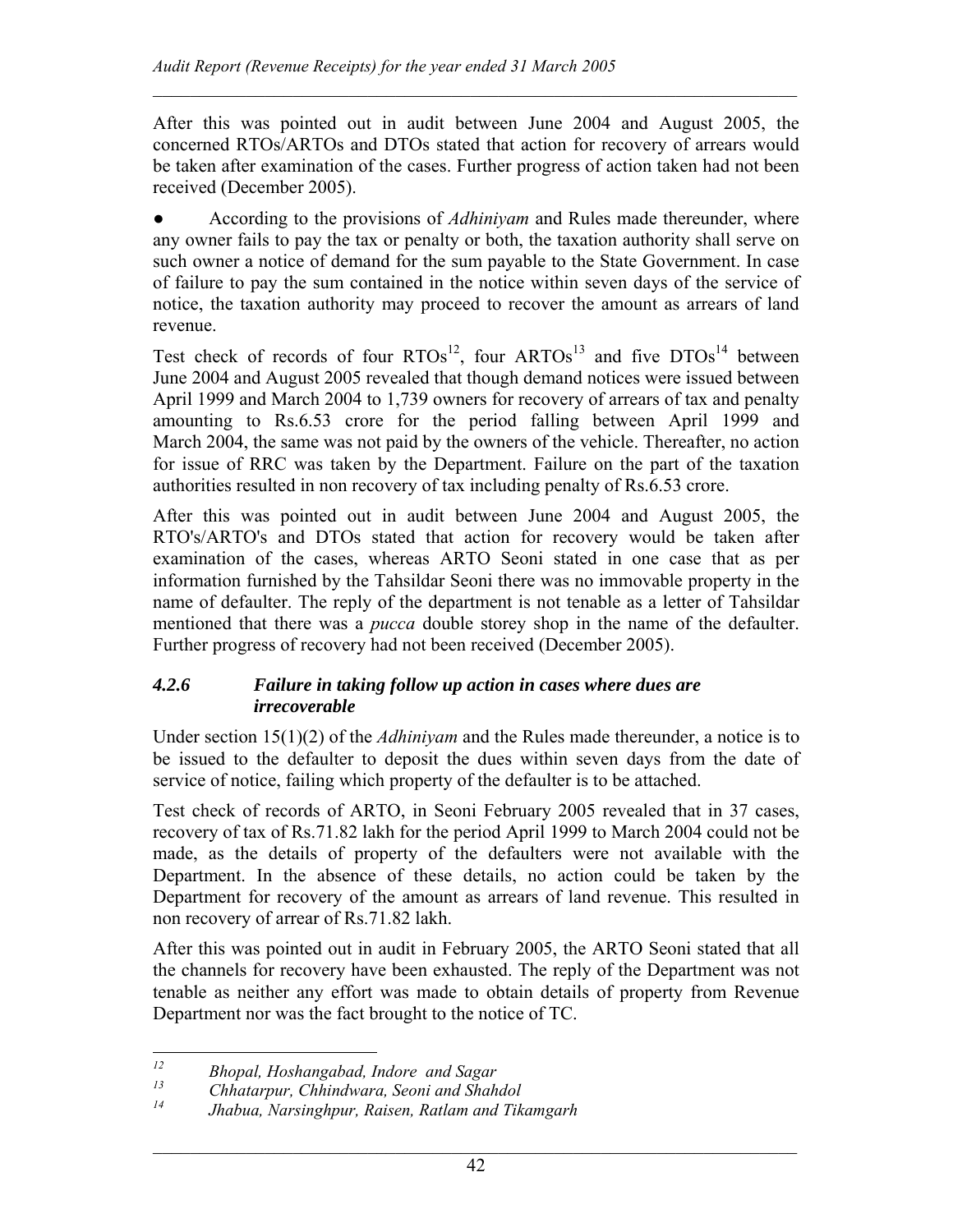# *4.2.7 Delay in reassessment of tax inspite of court orders*

Test check of record of the ARTO, Shahdol revealed that tax for six public service vehicles for the period between June 1997 and September 2001 was assessed and notice of demand for Rs.30.60 lakh was issued in the month of February 2003. The owner filed petition in the court of law in August 2003 against the assessment order passed by the taxation authority. The Honourable High Court Jabalpur (14.11.2003) afforded an opportunity of hearing to the petitioner after depositing a sum of Rs.3 lakh within a period of eight weeks with direction to assessing authority for finalising the assessment as expeditiously as possible. Despite the deposit of Rs.3 lakh within the prescribed period, the case was not finalised by assessing authority till September 2004. Delay on the part of the taxation authority in reassessing the tax, resulted in non-recovery of tax of Rs.27.60 lakh.

After this was pointed out in audit, the TC stated (August 2005) that action is being taken for reassessing the case. Further progress had not been received. (December 2005)

## *4.2.8 Recommendations*

The following recommendations are made to improve and strengthen recovery efforts:

- the Department should evolve an effective mechanism for regular monitoring and follow up of recovery action in each pending case.
- the Department should insist on the owners furnishing full details of their residential address of business and properties both movable and immovable, at the time of application for registration of vehicles which should thereafter be properly recorded by the Department and regularly updated for reference in the event of default;
- the Department needs to take urgent action to improve the maintenance of records which had proved to be a major hindrance in the initiation and pursuance of effective recovery action.

The matter was reported to the Government between December 2003 and April 2005; their reply had not been received (December 2005).

# **4.3 Non recovery of vehicle tax and penalty on vehicles**

According to the provisions of the *Adhiniyam*, and Rules made thereunder, a tax shall be levied on every motor vehicle used or kept for use in the State at the rate specified in the first schedule of the Adhiniyam. If the tax due has not been paid, the owner shall in addition to the payment of tax due be liable to pay a penalty at the rate of one third of the unpaid amount of tax for the default of each month or part thereof but not exceeding twice the unpaid amount of tax upto February 2003 and thereafter on percentage basis. Where the owner fails to pay the tax or penalty or both, the taxation authority shall serve a demand notice and recover the dues as arrears of land revenue.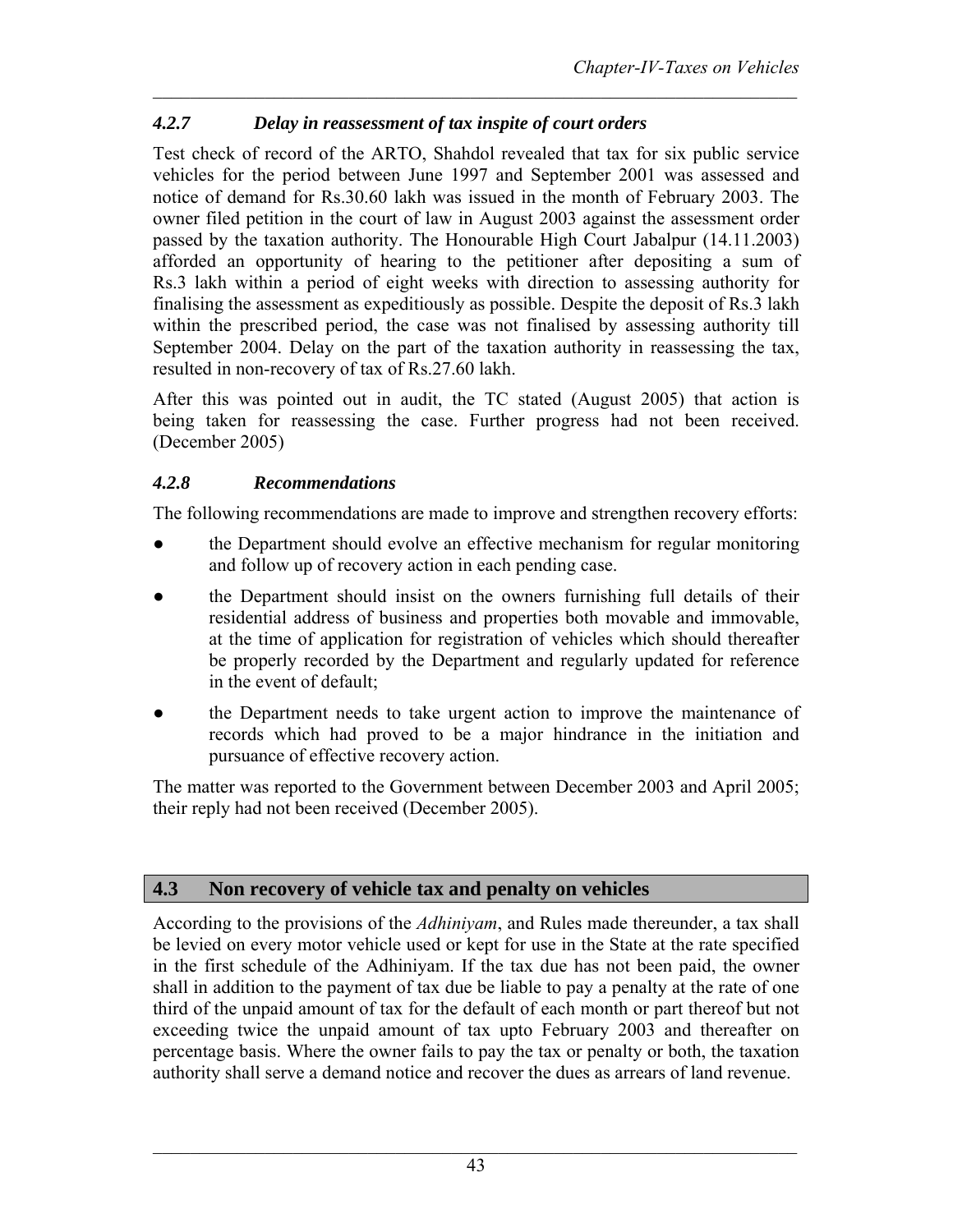Test check of records of seven RTOs, six ARTOs and five DTOs revealed that vehicle tax amounting to Rs.3.23 crore in respect of 1,262 vehicles plying between July 1999 and March 2004 was neither paid by the vehicle owners nor was levied by the taxation authorities. This resulted in non levy of tax of Rs.3.23 crore. Besides, penalty of Rs.2.57 crore though leviable was not levied. This resulted in short realisation of Government revenue of Rs.5.80 crore as shown in the table.

 $\mathcal{L}_\mathcal{L} = \mathcal{L}_\mathcal{L} = \mathcal{L}_\mathcal{L} = \mathcal{L}_\mathcal{L} = \mathcal{L}_\mathcal{L} = \mathcal{L}_\mathcal{L} = \mathcal{L}_\mathcal{L} = \mathcal{L}_\mathcal{L} = \mathcal{L}_\mathcal{L} = \mathcal{L}_\mathcal{L} = \mathcal{L}_\mathcal{L} = \mathcal{L}_\mathcal{L} = \mathcal{L}_\mathcal{L} = \mathcal{L}_\mathcal{L} = \mathcal{L}_\mathcal{L} = \mathcal{L}_\mathcal{L} = \mathcal{L}_\mathcal{L}$ 

*(Rupees in lakh)*

| Name/number of<br>offices                                                                                                                                         | <b>Category of vehicle</b>                                                                                                                                        | <b>Tax</b><br>payable | <b>Penalty leviable</b> | <b>Total short levy</b> |  |
|-------------------------------------------------------------------------------------------------------------------------------------------------------------------|-------------------------------------------------------------------------------------------------------------------------------------------------------------------|-----------------------|-------------------------|-------------------------|--|
| $RTOs$ (seven) <sup>*</sup><br>ARTO $(six)^{\#}$<br>DTO $(four)^@$                                                                                                | 154 public service<br>vehicles plying on stage<br>permits                                                                                                         | 98.93                 | 60.90                   | 159.83                  |  |
|                                                                                                                                                                   | <b>Remarks:</b> After this was pointed, the taxation authorities recovered Rs.9.14 lakh. Action taken in<br>remaining cases has not been received (December 2005) |                       |                         |                         |  |
| $RTOs$ (seven)*<br>ARTO $(six)$ #<br>DTO $(five)^{k}$                                                                                                             | 338 reserved/spare<br>vehicle                                                                                                                                     | 148.00                | 111.00                  | 259.00                  |  |
|                                                                                                                                                                   | <b>Remarks:</b> After this was pointed, the taxation authorities recovered Rs.3.95 lakh. Action taken in<br>remaining cases has not been received (December 2005) |                       |                         |                         |  |
| $RTOs$ (seven)*<br>ARTOs $(six)$ #<br>$DTOs$ (five) &                                                                                                             | 702 goods vehicles                                                                                                                                                | 68.42                 | 74.24                   | 142.66                  |  |
| <b>Remarks:</b> After this was pointed, the taxation authorities recovered Rs.6.33 lakh. Action taken in<br>remaining cases has not been received (December 2005) |                                                                                                                                                                   |                       |                         |                         |  |
| RTO (Jabalpur)<br><b>ARTOs</b><br>(Chhatarpur and<br>Dhar)<br>DTOs (Vidisha)                                                                                      | 41 mini buses                                                                                                                                                     | 3.49                  | 5.13                    | 8.62                    |  |
| <b>Remarks:</b> After this was pointed, the taxation authorities recovered Rs.0.81 lakh. Action taken in<br>remaining cases has not been received (December 2005) |                                                                                                                                                                   |                       |                         |                         |  |
| RTOs (Gwalior,<br>Jabalpur, Morena)<br><b>ARTOs Dhar</b>                                                                                                          | 27 Private Service<br>vehicles                                                                                                                                    | 4.45                  | 5.82                    | 10.27                   |  |
| Remarks: After this was pointed, the taxation authorities recovered Rs.1.20 lakh. Action taken in<br>remaining cases has not been received (December 2005)        |                                                                                                                                                                   |                       |                         |                         |  |
| <b>Total</b>                                                                                                                                                      | 1,262                                                                                                                                                             | 323.29                | 257.09                  | 580.38                  |  |

 $\overline{a}$ 

*<sup>\*</sup> Bhopal, Gwalior, Hoshangabad, Indore, Jabalpur, Morena and Sagar #*

*Chhatarpur, Chhindwara, Dhar, Satna, Seoni and Shahdol* 

*<sup>@</sup> Betul, Sidhi, Tikamgarh and Vidisha*

*<sup>&</sup>amp; Betul, Panna, Sidhi, Tikamgarh and Vidisha*